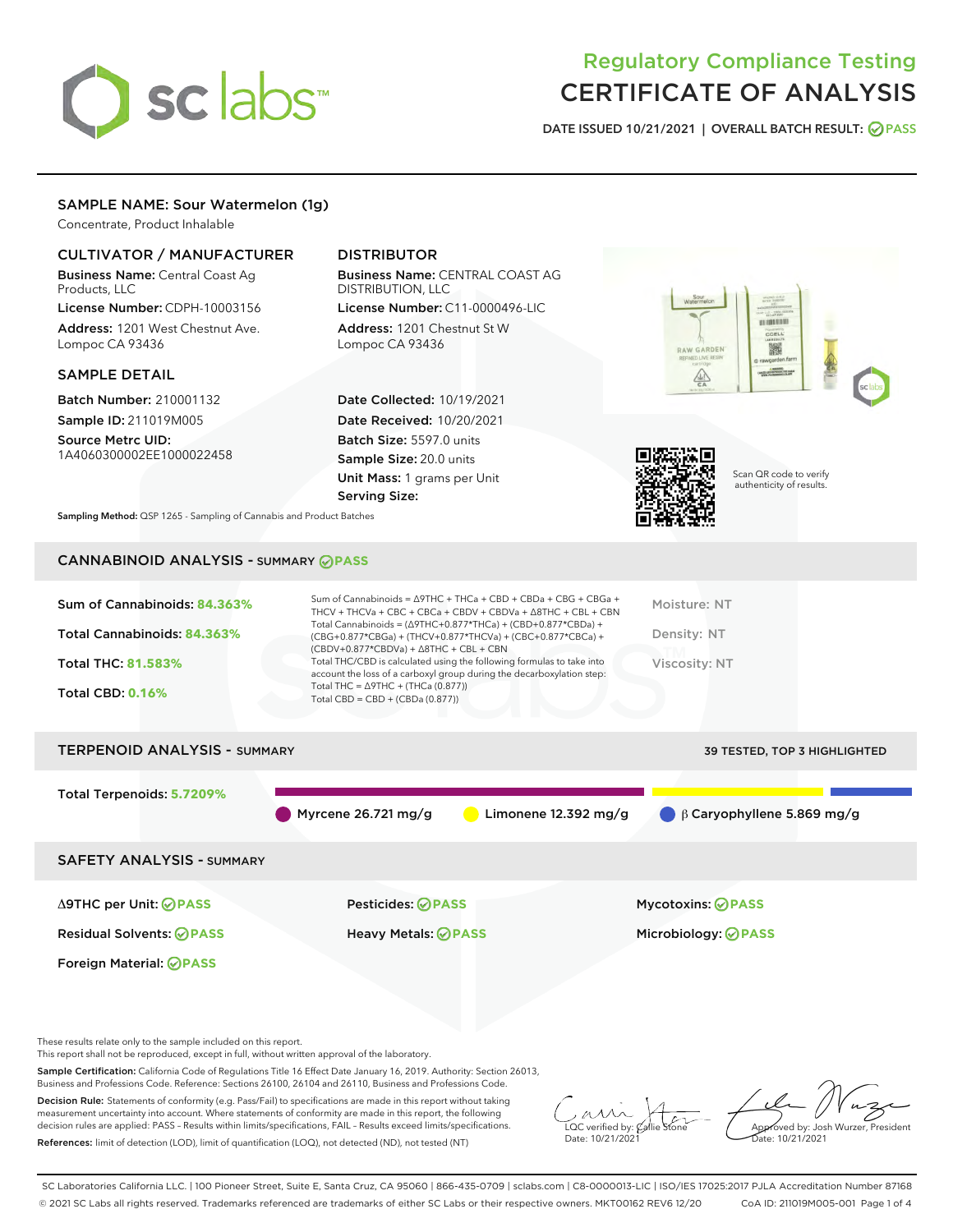



SOUR WATERMELON (1G) | DATE ISSUED 10/21/2021 | OVERALL BATCH RESULT: @ PASS

#### CANNABINOID TEST RESULTS - 10/20/2021 2 PASS

Tested by high-performance liquid chromatography with diode-array detection (HPLC-DAD). **Method:** QSP 1157 - Analysis of Cannabinoids by HPLC-DAD

#### TOTAL CANNABINOIDS: **84.363%**

Total Cannabinoids (Total THC) + (Total CBD) + (Total CBG) + (Total THCV) + (Total CBC) + (Total CBDV) + ∆8THC + CBL + CBN

TOTAL THC: **81.583%** Total THC (∆9THC+0.877\*THCa)

TOTAL CBD: **0.16%**

Total CBD (CBD+0.877\*CBDa)

TOTAL CBG: 2.04% Total CBG (CBG+0.877\*CBGa)

TOTAL THCV: 0.43% Total THCV (THCV+0.877\*THCVa)

TOTAL CBC: ND Total CBC (CBC+0.877\*CBCa)

TOTAL CBDV: ND Total CBDV (CBDV+0.877\*CBDVa)

| <b>COMPOUND</b>            | LOD/LOQ<br>(mg/g) | <b>MEASUREMENT</b><br><b>UNCERTAINTY</b><br>mg/g | <b>RESULT</b><br>(mg/g) | <b>RESULT</b><br>(%) |
|----------------------------|-------------------|--------------------------------------------------|-------------------------|----------------------|
| <b>A9THC</b>               | 0.06 / 0.26       | ±28.065                                          | 815.83                  | 81.583               |
| <b>CBG</b>                 | 0.06 / 0.19       | ±0.804                                           | 20.40                   | 2.040                |
| <b>THCV</b>                | 0.1 / 0.2         | ±0.21                                            | 4.3                     | 0.43                 |
| <b>CBD</b>                 | 0.07/0.29         | ±0.074                                           | 1.60                    | 0.160                |
| <b>CBN</b>                 | 0.1 / 0.3         | $\pm 0.10$                                       | 1.5                     | 0.15                 |
| $\triangle$ 8THC           | 0.1/0.4           | N/A                                              | <b>ND</b>               | <b>ND</b>            |
| <b>THCa</b>                | 0.05/0.14         | N/A                                              | <b>ND</b>               | <b>ND</b>            |
| <b>THCVa</b>               | 0.07/0.20         | N/A                                              | <b>ND</b>               | <b>ND</b>            |
| <b>CBDa</b>                | 0.02/0.19         | N/A                                              | <b>ND</b>               | <b>ND</b>            |
| <b>CBDV</b>                | 0.04 / 0.15       | N/A                                              | <b>ND</b>               | <b>ND</b>            |
| <b>CBDVa</b>               | 0.03/0.53         | N/A                                              | <b>ND</b>               | <b>ND</b>            |
| <b>CBGa</b>                | 0.1/0.2           | N/A                                              | <b>ND</b>               | <b>ND</b>            |
| <b>CBL</b>                 | 0.06 / 0.24       | N/A                                              | <b>ND</b>               | <b>ND</b>            |
| <b>CBC</b>                 | 0.2 / 0.5         | N/A                                              | <b>ND</b>               | <b>ND</b>            |
| <b>CBCa</b>                | 0.07 / 0.28       | N/A                                              | <b>ND</b>               | <b>ND</b>            |
| <b>SUM OF CANNABINOIDS</b> |                   |                                                  | 843.63 mg/g             | 84.363%              |

#### **UNIT MASS: 1 grams per Unit**

| ∆9THC per Unit                                                                            | 1120 per-package limit | 815.83 mg/unit<br><b>PASS</b> |  |  |  |
|-------------------------------------------------------------------------------------------|------------------------|-------------------------------|--|--|--|
| <b>Total THC per Unit</b>                                                                 |                        | 815.83 mg/unit                |  |  |  |
| <b>CBD per Unit</b>                                                                       |                        | $1.60$ mg/unit                |  |  |  |
| <b>Total CBD per Unit</b>                                                                 |                        | $1.60$ mg/unit                |  |  |  |
| Sum of Cannabinoids<br>per Unit                                                           |                        | 843.63 mg/unit                |  |  |  |
| <b>Total Cannabinoids</b><br>per Unit                                                     |                        | 843.63 mg/unit                |  |  |  |
| <b>MOISTURE TEST RESULT</b><br><b>DENSITY TEST RESULT</b><br><b>VISCOSITY TEST RESULT</b> |                        |                               |  |  |  |

Not Tested

Not Tested

Not Tested

#### TERPENOID TEST RESULTS - 10/21/2021

Terpene analysis utilizing gas chromatography-flame ionization detection (GC-FID). **Method:** QSP 1192 - Analysis of Terpenoids by GC-FID

| <b>COMPOUND</b>         | LOD/LOQ<br>(mg/g) | <b>MEASUREMENT</b><br><b>UNCERTAINTY</b><br>mg/g | <b>RESULT</b><br>(mg/g)                         | <b>RESULT</b><br>(%) |  |
|-------------------------|-------------------|--------------------------------------------------|-------------------------------------------------|----------------------|--|
| <b>Myrcene</b>          | 0.008 / 0.025     | ±0.3447                                          | 26.721                                          | 2.6721               |  |
| Limonene                | 0.005 / 0.016     | ±0.1772                                          | 12.392                                          | 1.2392               |  |
| $\beta$ Caryophyllene   | 0.004 / 0.012     | ±0.2089                                          | 5.869                                           | 0.5869               |  |
| Linalool                | 0.009 / 0.032     | ±0.1385                                          | 3.646                                           | 0.3646               |  |
| $\beta$ Pinene          | 0.004 / 0.014     | ±0.0176                                          | 1.534                                           | 0.1534               |  |
| trans-ß-Farnesene       | 0.008 / 0.025     | ±0.0532                                          | 1.500                                           | 0.1500               |  |
| $\alpha$ Humulene       | 0.009 / 0.029     | ±0.0476                                          | 1.484                                           | 0.1484               |  |
| Fenchol                 | 0.010 / 0.034     | ±0.0353                                          | 0.913                                           | 0.0913               |  |
| Terpineol               | 0.016 / 0.055     | ±0.0529                                          | 0.862                                           | 0.0862               |  |
| $\alpha$ Pinene         | 0.005 / 0.017     | ±0.0063                                          | 0.728                                           | 0.0728               |  |
| Terpinolene             | 0.008 / 0.026     | ±0.0066                                          | 0.323                                           | 0.0323               |  |
| Ocimene                 | 0.011 / 0.038     | ±0.0085                                          | 0.264                                           | 0.0264               |  |
| <b>Borneol</b>          | 0.005 / 0.016     | ±0.0099                                          | 0.235                                           | 0.0235               |  |
| Camphene                | 0.005 / 0.015     | ±0.0023                                          | 0.204                                           | 0.0204               |  |
| Fenchone                | 0.009 / 0.028     | ±0.0045                                          | 0.156                                           | 0.0156               |  |
| $\alpha$ Bisabolol      | 0.008 / 0.026     | ±0.0053                                          | 0.099                                           | 0.0099               |  |
| Nerolidol               | 0.009 / 0.028     | ±0.0060                                          | 0.096                                           | 0.0096               |  |
| Caryophyllene<br>Oxide  | 0.010 / 0.033     | ±0.0023                                          | 0.049                                           | 0.0049               |  |
| Citronellol             | 0.003 / 0.010     | ±0.0015                                          | 0.031                                           | 0.0031               |  |
| $\gamma$ Terpinene      | 0.006 / 0.018     | ±0.0005                                          | 0.030                                           | 0.0030               |  |
| Geraniol                | 0.002 / 0.007     | ±0.0013                                          | 0.029                                           | 0.0029               |  |
| $\alpha$ Terpinene      | 0.005 / 0.017     | ±0.0003                                          | 0.023                                           | 0.0023               |  |
| $\alpha$ Phellandrene   | 0.006 / 0.020     | ±0.0003                                          | 0.021                                           | 0.0021               |  |
| 3 Carene                | 0.005 / 0.018     | N/A                                              | <loq< th=""><th><loq< th=""></loq<></th></loq<> | <loq< th=""></loq<>  |  |
| p-Cymene                | 0.005 / 0.016     | N/A                                              | <loq< th=""><th><loq< th=""></loq<></th></loq<> | <loq< th=""></loq<>  |  |
| Eucalyptol              | 0.006 / 0.018     | N/A                                              | <loq< th=""><th><loq< th=""></loq<></th></loq<> | <loq< th=""></loq<>  |  |
| Sabinene Hydrate        | 0.006 / 0.022     | N/A                                              | <loq< th=""><th><loq< th=""></loq<></th></loq<> | <loq< th=""></loq<>  |  |
| Nerol                   | 0.003 / 0.011     | N/A                                              | <loq< th=""><th><loq< th=""></loq<></th></loq<> | <loq< th=""></loq<>  |  |
| Guaiol                  | 0.009 / 0.030     | N/A                                              | <loq< th=""><th><loq< th=""></loq<></th></loq<> | <loq< th=""></loq<>  |  |
| Sabinene                | 0.004 / 0.014     | N/A                                              | <b>ND</b>                                       | <b>ND</b>            |  |
| (-)-Isopulegol          | 0.005 / 0.016     | N/A                                              | ND                                              | ND                   |  |
| Camphor                 | 0.006 / 0.019     | N/A                                              | <b>ND</b>                                       | <b>ND</b>            |  |
| Isoborneol              | 0.004 / 0.012     | N/A                                              | <b>ND</b>                                       | <b>ND</b>            |  |
| Menthol                 | 0.008 / 0.025     | N/A                                              | ND                                              | ND                   |  |
| R-(+)-Pulegone          | 0.003 / 0.011     | N/A                                              | ND                                              | ND                   |  |
| <b>Geranyl Acetate</b>  | 0.004 / 0.014     | N/A                                              | <b>ND</b>                                       | <b>ND</b>            |  |
| $\alpha$ Cedrene        | 0.005 / 0.016     | N/A                                              | ND                                              | ND                   |  |
| Valencene               | 0.009 / 0.030     | N/A                                              | ND                                              | <b>ND</b>            |  |
| Cedrol                  | 0.008 / 0.027     | N/A                                              | <b>ND</b>                                       | <b>ND</b>            |  |
| <b>TOTAL TERPENOIDS</b> |                   |                                                  | 57.209 mg/g                                     | 5.7209%              |  |

SC Laboratories California LLC. | 100 Pioneer Street, Suite E, Santa Cruz, CA 95060 | 866-435-0709 | sclabs.com | C8-0000013-LIC | ISO/IES 17025:2017 PJLA Accreditation Number 87168 © 2021 SC Labs all rights reserved. Trademarks referenced are trademarks of either SC Labs or their respective owners. MKT00162 REV6 12/20 CoA ID: 211019M005-001 Page 2 of 4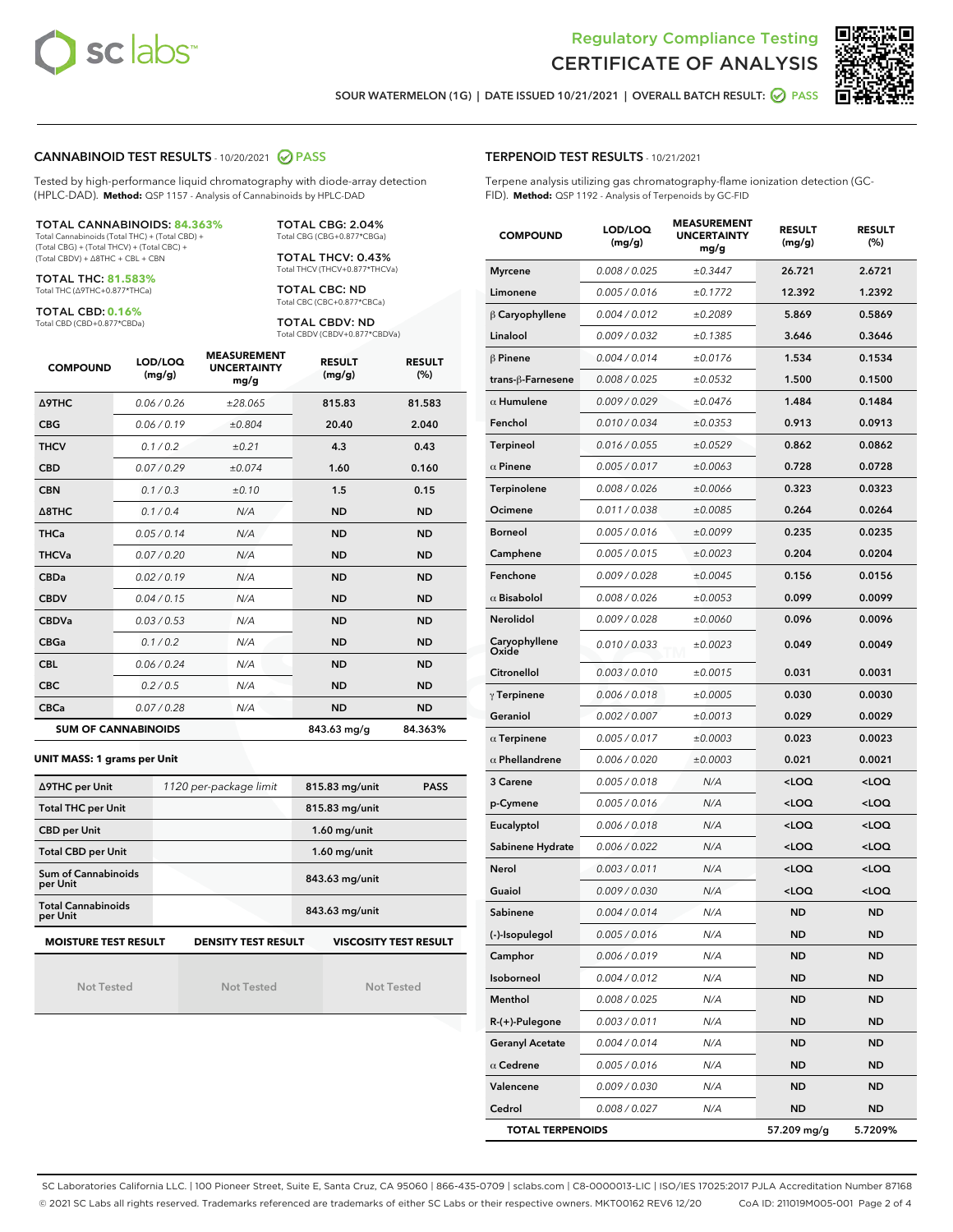



SOUR WATERMELON (1G) | DATE ISSUED 10/21/2021 | OVERALL BATCH RESULT: @ PASS

#### CATEGORY 1 PESTICIDE TEST RESULTS - 10/21/2021 @ PASS

Pesticide and plant growth regulator analysis utilizing high-performance liquid chromatography-mass spectrometry (HPLC-MS) or gas chromatography-mass spectrometry (GC-MS). \*GC-MS utilized where indicated. **Method:** QSP 1212 - Analysis of Pesticides and Mycotoxins by LC-MS or QSP 1213 - Analysis of Pesticides by GC-MS

| <b>COMPOUND</b>             | LOD/LOQ<br>$(\mu g/g)$ | <b>ACTION</b><br><b>LIMIT</b><br>$(\mu q/q)$ | <b>MEASUREMENT</b><br><b>UNCERTAINTY</b><br>$\mu$ g/g | <b>RESULT</b><br>$(\mu g/g)$ | <b>RESULT</b> |
|-----------------------------|------------------------|----------------------------------------------|-------------------------------------------------------|------------------------------|---------------|
| Aldicarb                    | 0.03 / 0.08            | $\ge$ LOD                                    | N/A                                                   | <b>ND</b>                    | <b>PASS</b>   |
| Carbofuran                  | 0.02/0.05              | $>$ LOD                                      | N/A                                                   | <b>ND</b>                    | <b>PASS</b>   |
| Chlordane*                  | 0.03 / 0.08            | $\ge$ LOD                                    | N/A                                                   | <b>ND</b>                    | <b>PASS</b>   |
| Chlorfenapyr*               | 0.03/0.10              | $\ge$ LOD                                    | N/A                                                   | <b>ND</b>                    | <b>PASS</b>   |
| Chlorpyrifos                | 0.02 / 0.06            | $\ge$ LOD                                    | N/A                                                   | <b>ND</b>                    | <b>PASS</b>   |
| Coumaphos                   | 0.02 / 0.07            | $>$ LOD                                      | N/A                                                   | <b>ND</b>                    | <b>PASS</b>   |
| <b>Daminozide</b>           | 0.02 / 0.07            | $\ge$ LOD                                    | N/A                                                   | <b>ND</b>                    | <b>PASS</b>   |
| <b>DDVP</b><br>(Dichlorvos) | 0.03/0.09              | $\ge$ LOD                                    | N/A                                                   | <b>ND</b>                    | <b>PASS</b>   |
| <b>Dimethoate</b>           | 0.03 / 0.08            | $\ge$ LOD                                    | N/A                                                   | <b>ND</b>                    | <b>PASS</b>   |
| Ethoprop(hos)               | 0.03/0.10              | $\ge$ LOD                                    | N/A                                                   | <b>ND</b>                    | <b>PASS</b>   |
| Etofenprox                  | 0.02 / 0.06            | $\ge$ LOD                                    | N/A                                                   | <b>ND</b>                    | <b>PASS</b>   |
| Fenoxycarb                  | 0.03 / 0.08            | $\ge$ LOD                                    | N/A                                                   | <b>ND</b>                    | <b>PASS</b>   |
| Fipronil                    | 0.03/0.08              | $>$ LOD                                      | N/A                                                   | <b>ND</b>                    | <b>PASS</b>   |
| Imazalil                    | 0.02 / 0.06            | $\ge$ LOD                                    | N/A                                                   | <b>ND</b>                    | <b>PASS</b>   |
| Methiocarb                  | 0.02 / 0.07            | $\ge$ LOD                                    | N/A                                                   | <b>ND</b>                    | <b>PASS</b>   |
| Methyl<br>parathion         | 0.03/0.10              | $>$ LOD                                      | N/A                                                   | <b>ND</b>                    | <b>PASS</b>   |
| <b>Mevinphos</b>            | 0.03/0.09              | $>$ LOD                                      | N/A                                                   | <b>ND</b>                    | <b>PASS</b>   |
| Paclobutrazol               | 0.02 / 0.05            | $\ge$ LOD                                    | N/A                                                   | <b>ND</b>                    | <b>PASS</b>   |
| Propoxur                    | 0.03/0.09              | $\ge$ LOD                                    | N/A                                                   | <b>ND</b>                    | <b>PASS</b>   |
| Spiroxamine                 | 0.03 / 0.08            | $\ge$ LOD                                    | N/A                                                   | <b>ND</b>                    | <b>PASS</b>   |
| <b>Thiacloprid</b>          | 0.03/0.10              | $\ge$ LOD                                    | N/A                                                   | <b>ND</b>                    | <b>PASS</b>   |

#### CATEGORY 2 PESTICIDE TEST RESULTS - 10/21/2021 @ PASS

| <b>COMPOUND</b>          | LOD/LOO<br>$(\mu g/g)$ | <b>ACTION</b><br>LIMIT<br>$(\mu g/g)$ | <b>MEASUREMENT</b><br><b>UNCERTAINTY</b><br>$\mu$ g/g | <b>RESULT</b><br>$(\mu g/g)$ | <b>RESULT</b> |
|--------------------------|------------------------|---------------------------------------|-------------------------------------------------------|------------------------------|---------------|
| Abamectin                | 0.03/0.10              | 0.1                                   | N/A                                                   | <b>ND</b>                    | <b>PASS</b>   |
| Acephate                 | 0.02/0.07              | 0.1                                   | N/A                                                   | <b>ND</b>                    | <b>PASS</b>   |
| Acequinocyl              | 0.02/0.07              | 0.1                                   | N/A                                                   | <b>ND</b>                    | <b>PASS</b>   |
| Acetamiprid              | 0.02/0.05              | 0.1                                   | N/A                                                   | <b>ND</b>                    | <b>PASS</b>   |
| Azoxystrobin             | 0.02/0.07              | 0.1                                   | N/A                                                   | <b>ND</b>                    | <b>PASS</b>   |
| <b>Bifenazate</b>        | 0.01/0.04              | 0.1                                   | N/A                                                   | <b>ND</b>                    | <b>PASS</b>   |
| <b>Bifenthrin</b>        | 0.02 / 0.05            | 3                                     | N/A                                                   | <b>ND</b>                    | <b>PASS</b>   |
| <b>Boscalid</b>          | 0.03/0.09              | 0.1                                   | N/A                                                   | <b>ND</b>                    | <b>PASS</b>   |
| Captan                   | 0.19/0.57              | 0.7                                   | N/A                                                   | <b>ND</b>                    | <b>PASS</b>   |
| Carbaryl                 | 0.02/0.06              | 0.5                                   | N/A                                                   | <b>ND</b>                    | <b>PASS</b>   |
| Chlorantranilip-<br>role | 0.04/0.12              | 10                                    | N/A                                                   | <b>ND</b>                    | <b>PASS</b>   |
| Clofentezine             | 0.03/0.09              | 0.1                                   | N/A                                                   | <b>ND</b>                    | <b>PASS</b>   |

| <b>COMPOUND</b>               | LOD/LOQ<br>$(\mu g/g)$ | <b>ACTION</b><br>LIMIT<br>(µg/g) | <b>MEASUREMENT</b><br><b>UNCERTAINTY</b><br>µg/g | <b>RESULT</b><br>$(\mu g/g)$ | <b>RESULT</b> |
|-------------------------------|------------------------|----------------------------------|--------------------------------------------------|------------------------------|---------------|
| Cyfluthrin                    | 0.12 / 0.38            | $\overline{2}$                   | N/A                                              | <b>ND</b>                    | <b>PASS</b>   |
| Cypermethrin                  | 0.11 / 0.32            | 1                                | N/A                                              | <b>ND</b>                    | <b>PASS</b>   |
| Diazinon                      | 0.02 / 0.05            | 0.1                              | N/A                                              | <b>ND</b>                    | <b>PASS</b>   |
| Dimethomorph                  | 0.03 / 0.09            | $\overline{2}$                   | N/A                                              | <b>ND</b>                    | <b>PASS</b>   |
| Etoxazole                     | 0.02 / 0.06            | 0.1                              | N/A                                              | <b>ND</b>                    | <b>PASS</b>   |
| Fenhexamid                    | 0.03 / 0.09            | 0.1                              | N/A                                              | <b>ND</b>                    | <b>PASS</b>   |
| Fenpyroximate                 | 0.02 / 0.06            | 0.1                              | N/A                                              | <b>ND</b>                    | <b>PASS</b>   |
| Flonicamid                    | 0.03 / 0.10            | 0.1                              | N/A                                              | ND                           | <b>PASS</b>   |
| Fludioxonil                   | 0.03 / 0.10            | 0.1                              | N/A                                              | <b>ND</b>                    | <b>PASS</b>   |
| Hexythiazox                   | 0.02 / 0.07            | 0.1                              | N/A                                              | <b>ND</b>                    | <b>PASS</b>   |
| Imidacloprid                  | 0.04 / 0.11            | 5                                | N/A                                              | <b>ND</b>                    | <b>PASS</b>   |
| Kresoxim-methyl               | 0.02 / 0.07            | 0.1                              | N/A                                              | ND                           | <b>PASS</b>   |
| <b>Malathion</b>              | 0.03 / 0.09            | 0.5                              | N/A                                              | <b>ND</b>                    | <b>PASS</b>   |
| Metalaxyl                     | 0.02 / 0.07            | $\overline{c}$                   | N/A                                              | <b>ND</b>                    | <b>PASS</b>   |
| Methomyl                      | 0.03 / 0.10            | $\mathcal{I}$                    | N/A                                              | <b>ND</b>                    | <b>PASS</b>   |
| Myclobutanil                  | 0.03/0.09              | 0.1                              | N/A                                              | <b>ND</b>                    | <b>PASS</b>   |
| Naled                         | 0.02 / 0.07            | 0.1                              | N/A                                              | <b>ND</b>                    | <b>PASS</b>   |
| Oxamyl                        | 0.04 / 0.11            | 0.5                              | N/A                                              | ND                           | <b>PASS</b>   |
| Pentachloronitro-<br>benzene* | 0.03 / 0.09            | 0.1                              | N/A                                              | <b>ND</b>                    | <b>PASS</b>   |
| Permethrin                    | 0.04 / 0.12            | 0.5                              | N/A                                              | <b>ND</b>                    | <b>PASS</b>   |
| Phosmet                       | 0.03 / 0.10            | 0.1                              | N/A                                              | <b>ND</b>                    | <b>PASS</b>   |
| Piperonylbu-<br>toxide        | 0.02 / 0.07            | 3                                | N/A                                              | <b>ND</b>                    | <b>PASS</b>   |
| Prallethrin                   | 0.03 / 0.08            | 0.1                              | N/A                                              | ND                           | <b>PASS</b>   |
| Propiconazole                 | 0.02 / 0.07            | 0.1                              | N/A                                              | <b>ND</b>                    | <b>PASS</b>   |
| Pyrethrins                    | 0.04 / 0.12            | 0.5                              | N/A                                              | <b>ND</b>                    | <b>PASS</b>   |
| Pyridaben                     | 0.02 / 0.07            | 0.1                              | N/A                                              | ND                           | <b>PASS</b>   |
| Spinetoram                    | 0.02 / 0.07            | 0.1                              | N/A                                              | <b>ND</b>                    | <b>PASS</b>   |
| Spinosad                      | 0.02 / 0.07            | 0.1                              | N/A                                              | ND                           | <b>PASS</b>   |
| Spiromesifen                  | 0.02 / 0.05            | 0.1                              | N/A                                              | <b>ND</b>                    | <b>PASS</b>   |
| Spirotetramat                 | 0.02 / 0.06            | 0.1                              | N/A                                              | ND                           | PASS          |
| Tebuconazole                  | 0.02 / 0.07            | 0.1                              | N/A                                              | <b>ND</b>                    | <b>PASS</b>   |
| Thiamethoxam                  | 0.03 / 0.10            | 5                                | N/A                                              | <b>ND</b>                    | <b>PASS</b>   |
| Trifloxystrobin               | 0.03 / 0.08            | 0.1                              | N/A                                              | <b>ND</b>                    | <b>PASS</b>   |

SC Laboratories California LLC. | 100 Pioneer Street, Suite E, Santa Cruz, CA 95060 | 866-435-0709 | sclabs.com | C8-0000013-LIC | ISO/IES 17025:2017 PJLA Accreditation Number 87168 © 2021 SC Labs all rights reserved. Trademarks referenced are trademarks of either SC Labs or their respective owners. MKT00162 REV6 12/20 CoA ID: 211019M005-001 Page 3 of 4